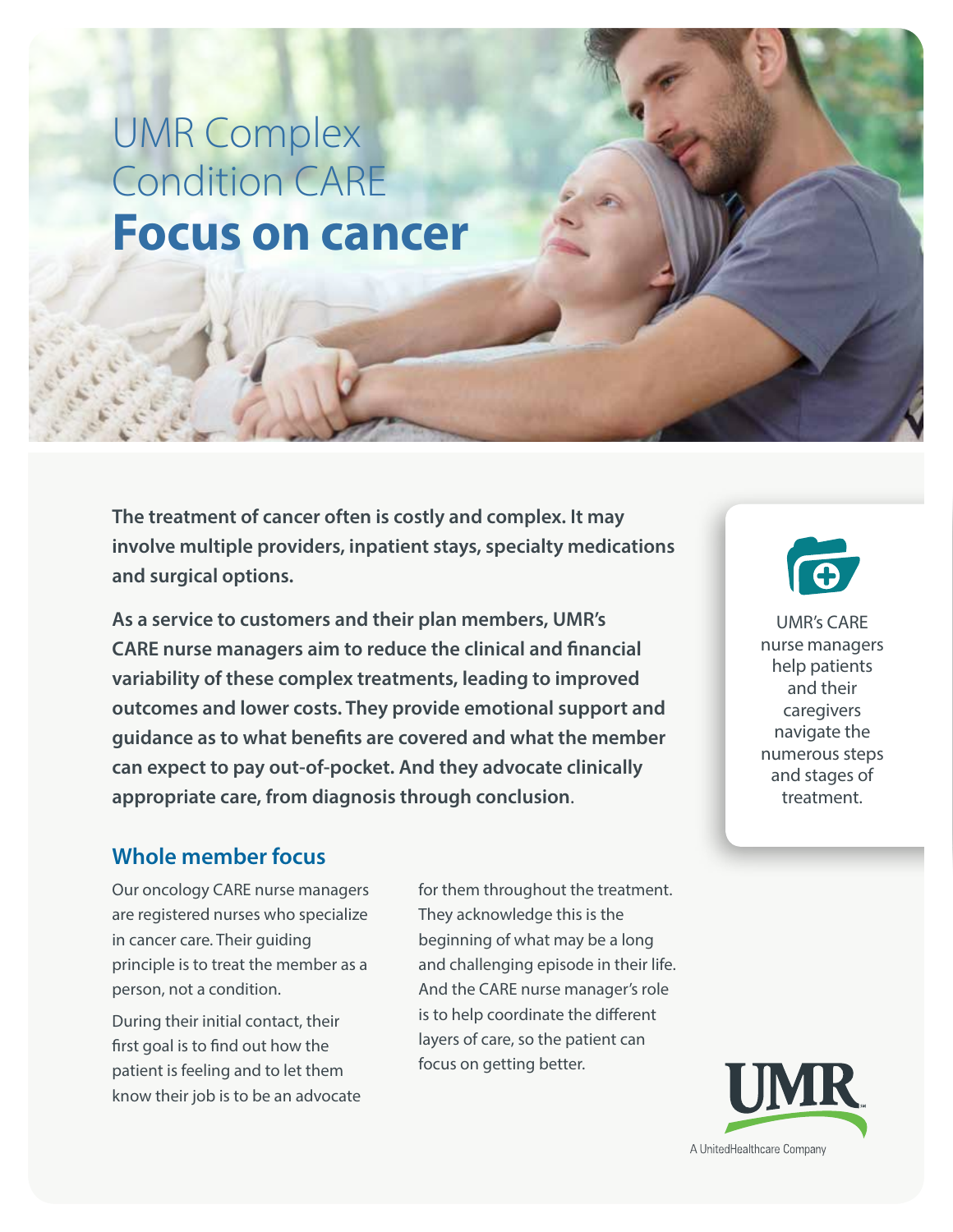They will be the patient's single point of contact, providing continuity of care with no "hand-offs" to other nurses. They collaborate with health care providers and work closely with UMR's claims team to answer questions for the patient and their family.

The CARE nurse manager will support and reinforce the importance of adhering to the physician's treatment plan to help reduce the likelihood of complications related to the patient's diagnosis and course of care.

This support includes:

- Ensuring patients and/or their caregivers understand when and how to take medications and how to provide self-care
- Helping coordinate services with multiple providers, when needed
- Encouraging patients to actively engage and participate in their care and communicate any changes in health status with their physician before symptoms escalate

# **SPECIALTY EXPERTISE**

Oncology CARE nurse managers help prepare members for what to expect from the type of cancer treatment they are going to receive.

They ask the member about any personal symptoms they are experiencing and explain the common side effects to chemotherapy, radiation and other medications or treatments for their condition. They encourage patients to keep an open dialogue with their provider, and to not be afraid to ask about their symptoms. The CARE nurse manager will provide a clinical review of the treatment plan, prescriptions and clinical trials (if applicable).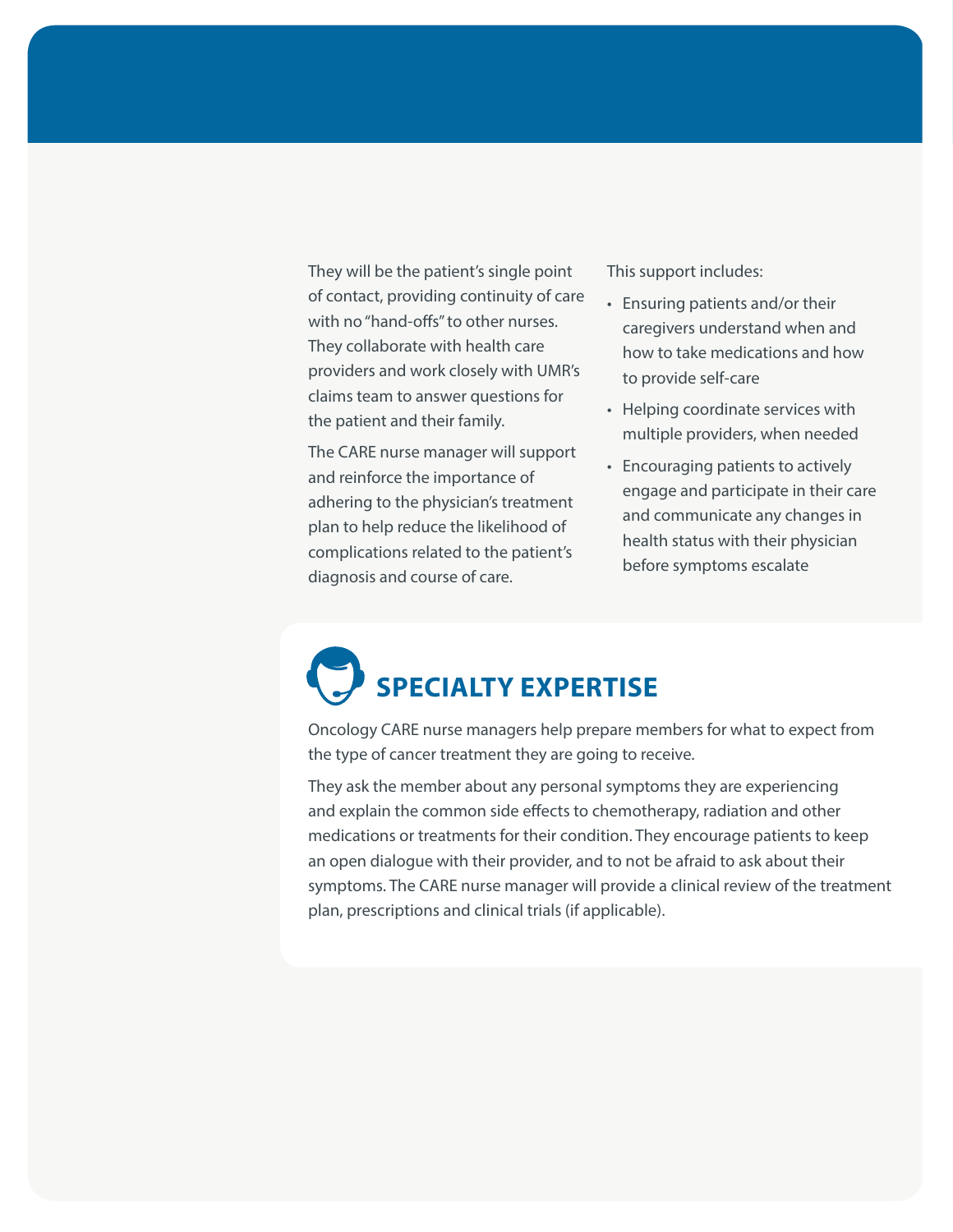#### **Early identification & outreach**

We often identify oncology cases through the prior authorization process. This allows us to reach out to offer our support more quickly, as we don't need to wait for initial claims to process.

Other times, cases may be referred by other UMR CARE solutions, such as coaching for a ongoing health condition, or through claims data indicating a cancer diagnosis.

When we open a new case, the assigned CARE nurse manager will contact the patient's provider to make them aware we will be providing our support throughout the treatment.

#### **Attention to cost**

It is natural for individuals to want to spare no expense when it comes to potentially life-saving care. Yet the reality is treatment for cancer can have a significant impact on a family's finances.

Our nurses advocate the best environment for the patient, while pointing out any specific plan limits or exclusions, and noting the higherlevel benefits of receiving care from in-network providers and facilities.

They explain that in most cases the standard of care is a covered benefit, and that clinical trials or treatments that deviate from evidence-based clinical guidelines may be referred to a medical director.



UMR CARE nurse managers understand that choosing a health care provider and where to receive care can be a highly personal decision involving a variety of variables, and patients may wish to seek a second opinion or alternate providers who might better fit their needs.

The CARE nurse manager can provide guidance in how to access networks of top-performing providers and facilities offering comprehensive, highly specialized teams of experts with extensive experience in cancer diagnosis and treatment, including rare cancers.